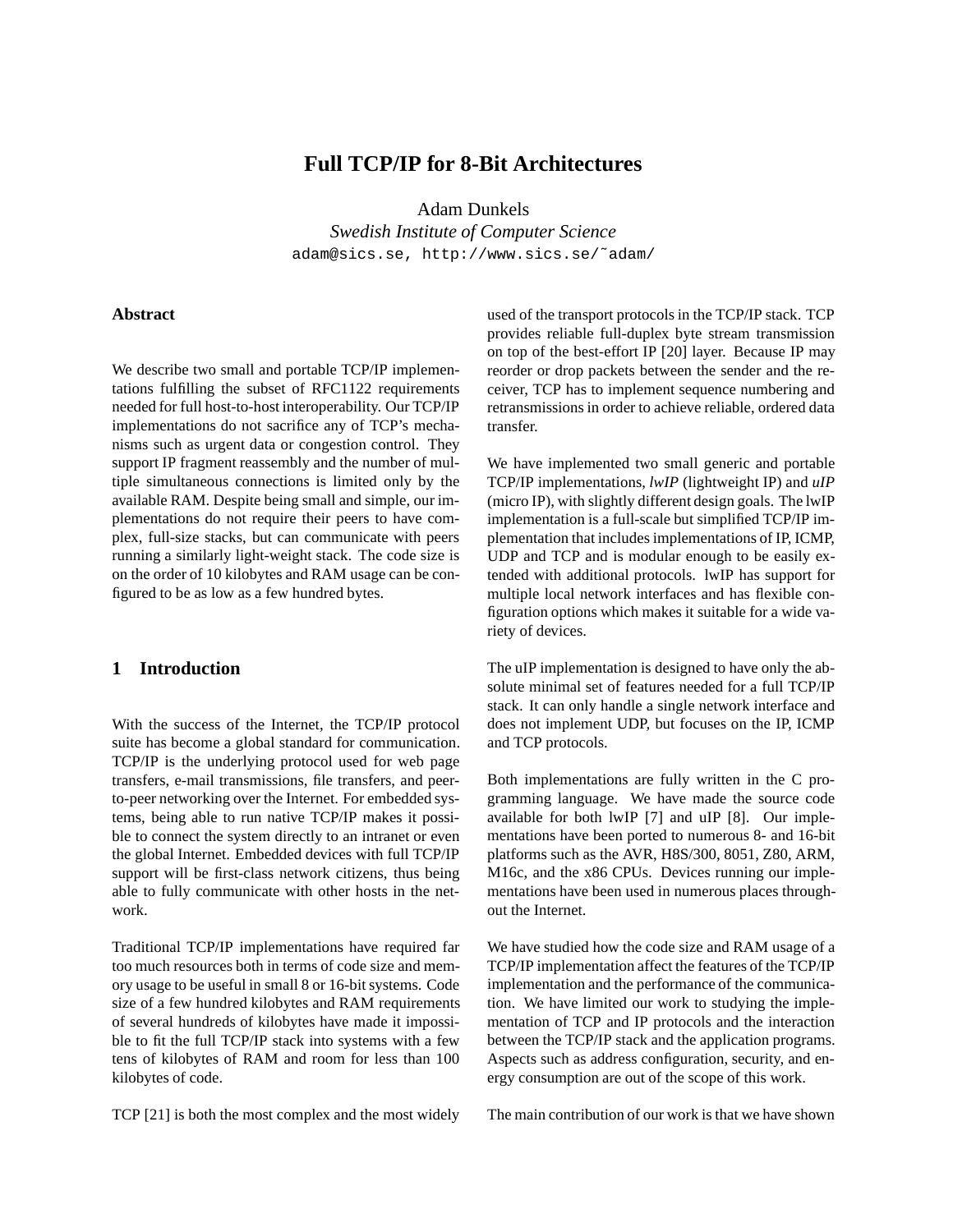that is it possible to implement a full TCP/IP stack that is small enough in terms of code size and memory usage to be useful even in limited 8-bit systems.

Recently, other small implementations of the TCP/IP stack have made it possible to run TCP/IP in small 8-bit systems. Those implementations are often heavily specialized for a particular application, usually an embedded web server, and are not suited for handling generic TCP/IP protocols. Future embedded networking applications such as peer-to-peer networking require that the embedded devices are able to act as first-class network citizens and run a TCP/IP implementation that is not tailored for any specific application.

Furthermore, existing TCP/IP implementations for small systems assume that the embedded device always will communicate with a full-scale TCP/IP implementation running on a workstation-class machine. Under this assumption, it is possible to remove certain TCP/IP mechanisms that are very rarely used in such situations. Many of those mechanisms are essential, however, if the embedded device is to communicate with another equally limited device, e.g., when running distributed peer-topeer services and protocols.

This paper is organized as follows. After a short introduction to TCP/IP in Section 2, related work is presented in Section 3. Section 4 discusses RFC standards compliance. How memory and buffer management is done in our implementations is presented in Section 5 and the application program interface is discussed in Section 6. Details of the protocol implementations is given in Section 7 and Section 8 comments on the performance and maximum throughput of our implementations, presents throughput measurements from experiments and reports on the code size of our implementations. Section 9 gives ideas for future work. Finally, the paper is summarized and concluded in Section 10.

## **2 TCP/IP overview**

From a high level viewpoint, the TCP/IP stack can be seen as a black box that takes incoming packets, and demultiplexes them between the currently active connections. Before the data is delivered to the application, TCP sorts the packets so that they appear in the order they were sent. The TCP/IP stack will also send acknowledgments for the received packets.

Figure 1 shows how packets come from the network de-



Figure 1: TCP/IP input processing.

vice, pass through the TCP/IP stack, and are delivered to the actual applications. In this example there are five active connections, three that are handled by a web server application, one that is handled by the e-mail sender application, and one that is handled by a data logger application.



Figure 2: TCP/IP output processing.

A high level view of the output processing can be seen in Figure 2. The TCP/IP stack collects the data sent by the applications before it is actually sent onto the network. TCP has mechanisms for limiting the amount of data that is sent over the network, and each connection has a queue on which the data is held while waiting to be transmitted. The data is not removed from the queue until the receiver has acknowledged the reception of the data. If no acknowledgment is received within a specific time, the data is retransmitted.

Data arrives asynchronously from both the network and the application, and the TCP/IP stack maintains queues in which packets are kept waiting for service. Because packets might be dropped or reordered by the network, incoming packets may arrive out of order. Such packets have to be queued by the TCP/IP stack until a packet that fills the gap arrives. Furthermore, because TCP limits the rate at which data that can be transmitted over each TCP connection, application data might not be immediately sent out onto the network.

The full TCP/IP suite consists of numerous protocols, ranging from low level protocols such as ARP which translates IP addresses to MAC addresses, to application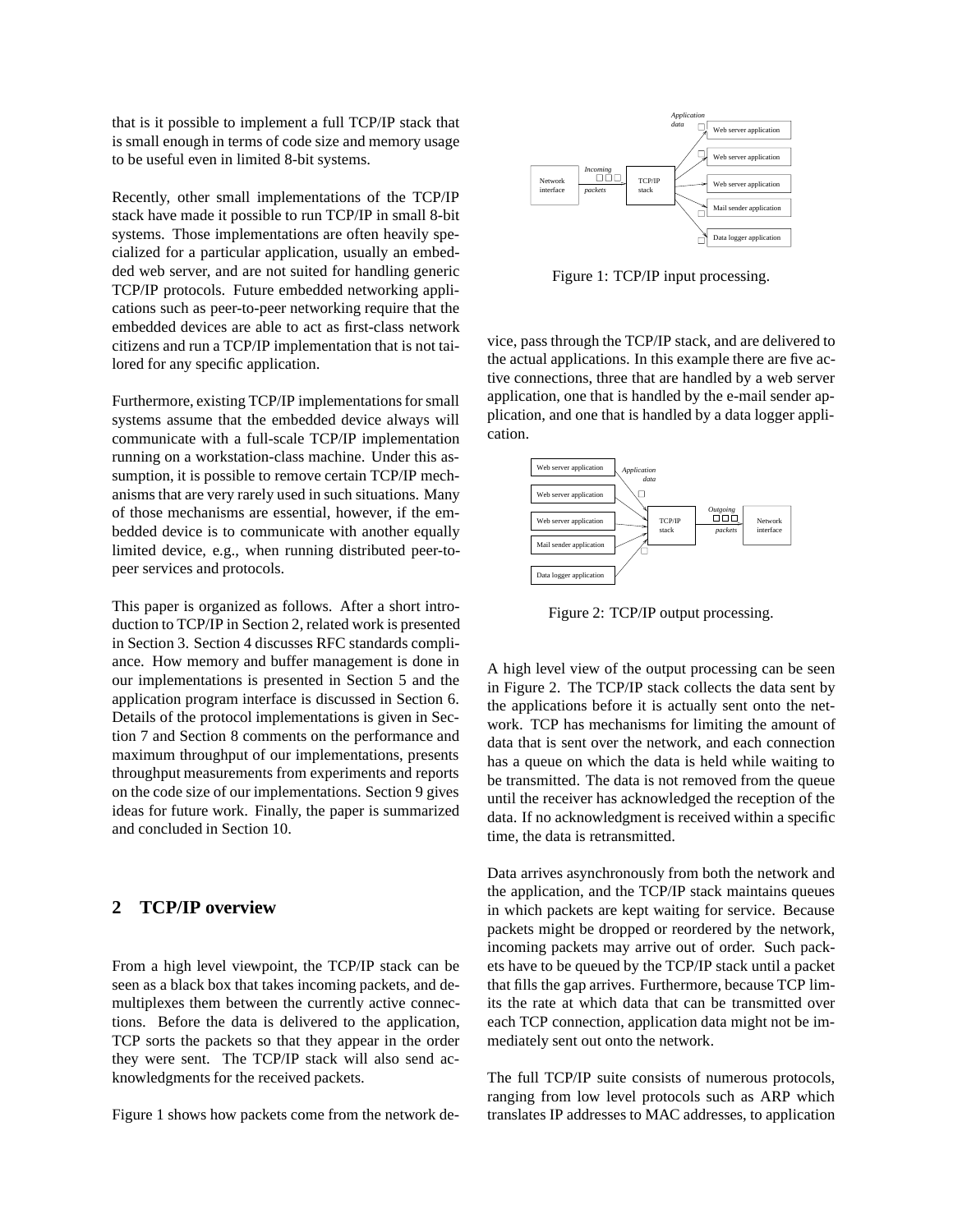level protocols such as SMTP that is used to transfer email. We have concentrated our work on the TCP and IP protocols and will refer to upper layer protocols as "the application". Lower layer protocols are often implemented in hardware or firmware and will be referred to as "the network device" that are controlled by the network device driver.

TCP provides a reliable byte stream to the upper layer protocols. It breaks the byte stream into appropriately sized segments and each segment is sent in its own IP packet. The IP packets are sent out on the network by the network device driver. If the destination is not on the physically connected network, the IP packet is forwarded onto another network by a router that is situated between the two networks. If the maximum packet size of the other network is smaller than the size of the IP packet, the packet is fragmented into smaller packets by the router. If possible, the size of the TCP segments are chosen so that fragmentation is minimized. The final recipient of the packet will have to reassemble any fragmented IP packets before they can be passed to higher layers.

## **3 Related work**

There are numerous small TCP/IP implementations for embedded systems. The target architectures range from small 8-bit microcontrollers to 32-bit RISC architectures. Code size varies from a few kilobytes to hundreds of kilobytes. RAM requirements can be as low as 10 bytes up to several megabytes.

Existing TCP/IP implementations can roughly be divided into two categories; those that are adaptations of the Berkeley BSD TCP/IP implementation [18], and those that are written independently from the BSD code. The BSD implementation was originally written for workstation-class machines and was not designed for the limitations of small embedded systems. Because of that, implementations that are derived from the BSD code base are usually suited for larger architectures than our target. An example of a BSD-derived implementation is the InterNiche NicheStack [11], which needs around 50 kilobytes of code space on a 32-bit ARM system.

Many of the independent TCP/IP implementations for embedded processors use a simplified model of the TCP/IP stack which makes several assumptions about the communication environment. The most common assumption is that the embedded system always will communicate with a system such as a PC that runs a full scale, standards compliant TCP/IP implementation. By relying on the standards compliance of the remote host, even an extremely simplified, uncompliant, TCP/IP implementation will be able to communicate. The communication may very well fail, however, once the system is to communicate with another simplified TCP/IP implementation such as another embedded system of the same kind. We will briefly cover a number of such simplifications that are used by existing implementations.

One usual simplification is to tailor the TCP/IP stack for a specific application such as a web server. By doing this, only the parts of the TCP/IP protocols that are required by the application need to be implemented. For instance, a web server application does not need support for urgent data and does not need to actively open TCP connections to other hosts. By removing those mechanisms from the implementation, the complexity is reduced.

The smallest TCP/IP implementations in terms of RAM and code space requirements are heavily specialized for serving web pages and use an approach where the web server does not hold any connection state at all. For example, the iPic match-head sized server [26] and Jeremy Bentham's PICmicro stack [1] require only a few tens of bytes of RAM to serve simple web pages. In such an implementation, retransmissions cannot be made by the TCP module in the embedded system because nothing is known about the active connections. In order to achieve reliable transfers, the system has to rely on the remote host to perform retransmissions. It is possible to run a very simple web server with such an implementation, but there are serious limitations such as not being able to serve web pages that are larger than the size of a single TCP segment, which typically is about one kilobyte.

Other TCP/IP implementations such as the Atmel TCP/IP stack [5] save code space by leaving out certain vital TCP mechanisms. In particular, they often leave out TCP's congestion control mechanisms, which are used to reduce the sending rate when the network is overloaded. While an implementation with no congestion control might work well when connected to a single Ethernet segment, problems can arise when communication spans several networks. In such cases, the intermediate nodes such as switches and routers may be overloaded. Because congestion primarily is caused by the amount of packets in the network, and not the size of these packets, even small 8-bit systems are able to produce enough traffic to cause congestion. A TCP/IP implementation lacking congestion control mechanisms should not be used over the global Internet as it might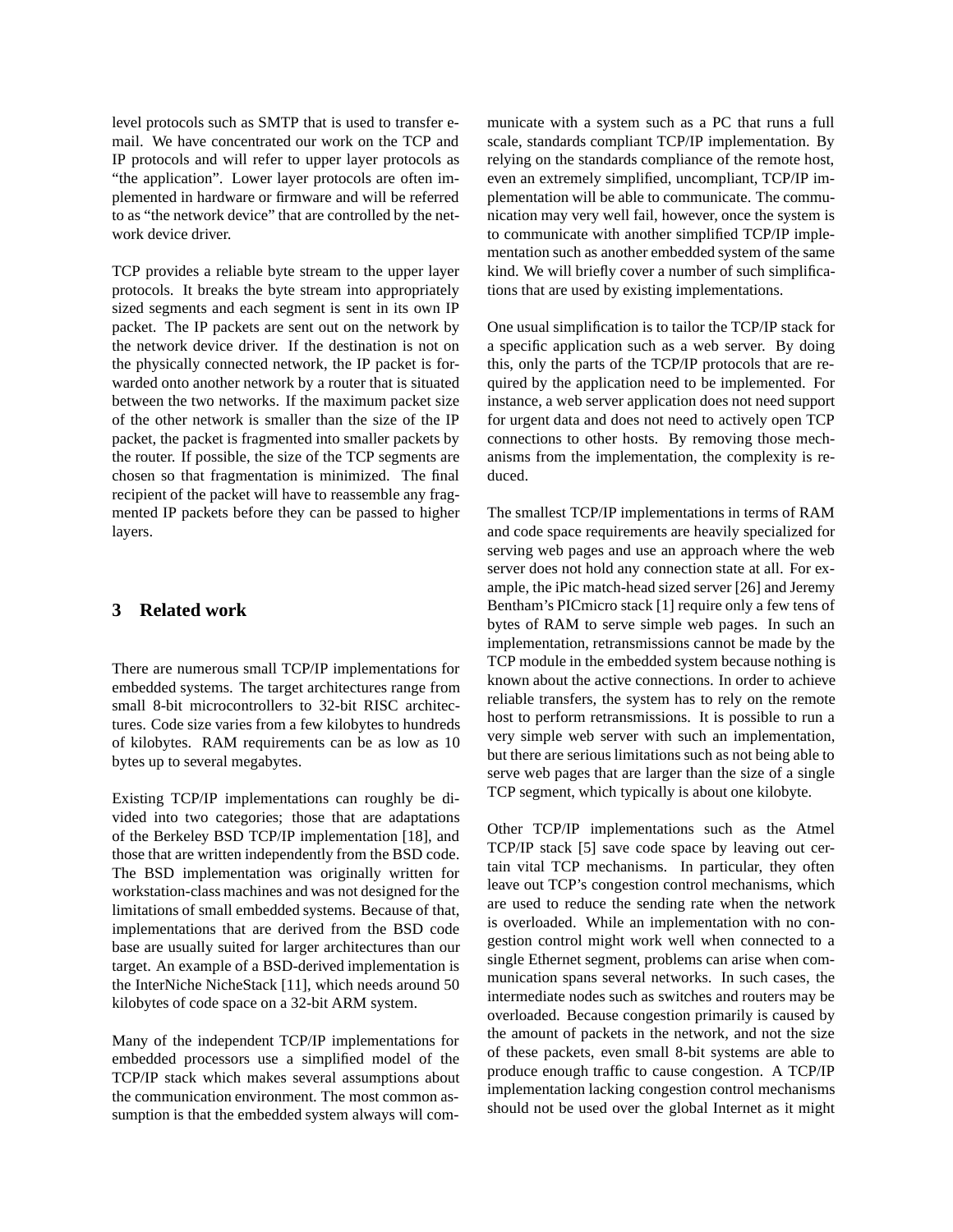contribute to congestion collapse [9].

Texas Instrument's MSP430 TCP/IP stack [6] and the TinyTCP code [4] use another common simplification in that they can handle only one TCP connection at a time. While this is a sensible simplification for many applications, it seriously limits the usefulness of the TCP/IP implementation. For example, it is not possible to communicate with two simultaneous peers with such an implementation. The CMX Micronet stack [27] uses a similar simplification in that it sets a hard limit of 16 on the maximum number of connections.

Yet another simplification that is used by LiveDevices Embedinet implementation [12] and others is to disregard the maximum segment size that a receiver is prepared to handle. Instead, the implementation will send segments that fit into an Ethernet frame of 1500 bytes. This works in a lot of cases due to the fact that many hosts are able to receive packets that are 1500 bytes or larger. Communication will fail, however, if the receiver is a system with limited memory resources that is not able to handle packets of that size.

Finally, the most common simplification is to leave out support for reassembling fragmented IP packets. Even though fragmented IP packets are quite infrequent [25], there are situations in which they may occur. If packets travel over a path which fragments the packets, communication is impossible if the TCP/IP implementation is unable to correctly reassemble them. TCP/IP implementations that are able to correctly reassemble fragmented IP packets, such as the Kadak KwikNET stack [22], are usually too large in terms of code size and RAM requirements to be practical for 8-bit systems.

#### **4 RFC-compliance**

The formal requirements for the protocols in the TCP/IP stack is specified in a number of RFC documents published by the Internet Engineering Task Force, IETF. Each of the protocols in the stack is defined in one more RFC documents and RFC1122 [2] collects all requirements and updates the previous RFCs.

The RFC1122 requirements can be divided into two categories; those that deal with the host to host communication and those that deal with communication between the application and the networking stack. An example of the first kind is *"A TCP MUST be able to receive a TCP option in any segment"* and an example of the second

Table 1: TCP/IP features implemented by uIP and lwIP

| Feature                  | uIP        | lwIP |
|--------------------------|------------|------|
| IP and TCP checksums     | X          | X    |
| IP fragment reassembly   | X          | X    |
| IP options               |            |      |
| Multiple interfaces      |            | X    |
| UDP                      |            | X    |
| Multiple TCP connections | X          | X    |
| <b>TCP</b> options       | X          | X    |
| Variable TCP MSS         | X          | X    |
| RTT estimation           | X          | X    |
| <b>TCP</b> flow control  | X          | X    |
| Sliding TCP window       |            | X    |
| TCP congestion control   | Not needed | X    |
| Out-of-sequence TCP data |            | X    |
| TCP urgent data          | X          | X    |
| Data buffered for rexmit |            | X    |

kind is *"There MUST be a mechanism for reporting soft TCP error conditions to the application."* A TCP/IP implementation that violates requirements of the first kind may not be able to communicate with other TCP/IP implementations and may even lead to network failures. Violation of the second kind of requirements will only affect the communication within the system and will not affect host-to-host communication.

In our implementations, we have implemented all RFC requirements that affect host-to-host communication. However, in order to reduce code size, we have removed certain mechanisms in the interface between the application and the stack, such as the soft error reporting mechanism and dynamically configurable type-of-service bits for TCP connections. Since there are only very few applications that make use of those features, we believe that they can be removed without loss of generality. Table 1 lists the features that uIP and lwIP implements.

## **5 Memory and buffer management**

In our target architecture, RAM is the most scarce resource. With only a few kilobytes of RAM available for the TCP/IP stack to use, mechanisms used in traditional TCP/IP cannot be directly applied.

Because of the different design goals for the lwIP and the uIP implementations, we have chosen two different memory management solutions. The lwIP implementation has dynamic buffer and memory allocation mecha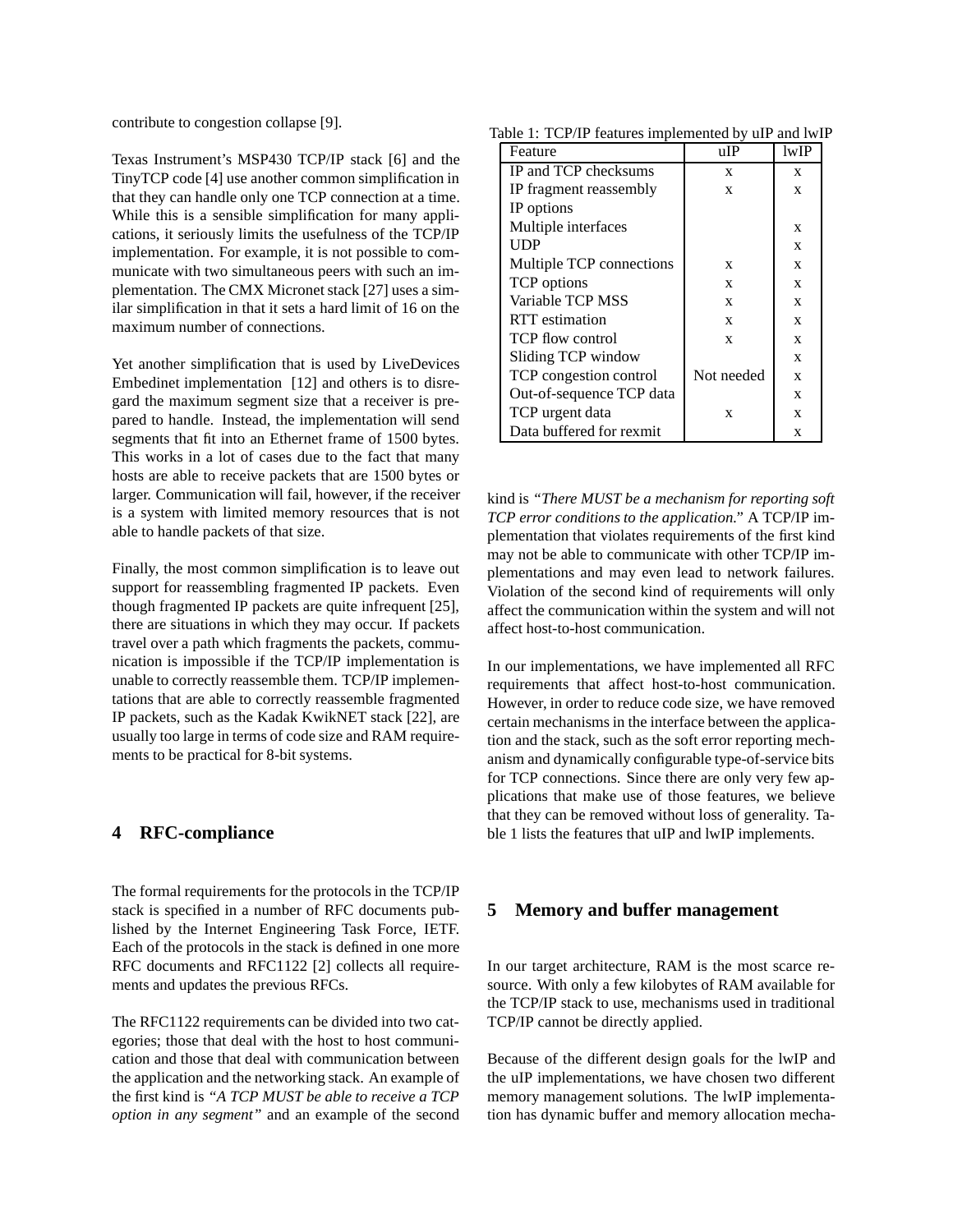nisms where memory for holding connection state and packets is dynamically allocated from a global pool of available memory blocks. Packets are contained in one or more dynamically allocated buffers of fixed size. The size of the packet buffers is determined by a configuration option at compile time. Buffers are allocated by the network device driver when an incoming packet arrives. If the packet is larger than one buffer, more buffers are allocated and the packet is split into the buffers. If the incoming packet is queued by higher layers of the stack or the application, a reference counter in the buffer is incremented. The buffer will not be deallocated until the reference count is zero.

The uIP stack does not use explicit dynamic memory allocation. Instead, it uses a single global buffer for holding packets and has a fixed table for holding connection state. The global packet buffer is large enough to contain one packet of maximum size. When a packet arrives from the network, the device driver places it in the global buffer and calls the TCP/IP stack. If the packet contains data, the TCP/IP stack will notify the corresponding application. Because the data in the buffer will be overwritten by the next incoming packet, the application will either have to act immediately on the data or copy the data into a secondary buffer for later processing. The packet buffer will not be overwritten by new packets before the application has processed the data. Packets that arrive when the application is processing the data must be queued, either by the network device or by the device driver. Most single-chip Ethernet controllers have onchip buffers that are large enough to contain at least 4 maximum sized Ethernet frames. Devices that are handled by the processor, such as RS-232 ports, can copy incoming bytes to a separate buffer during application processing. If the buffers are full, the incoming packet is dropped. This will cause performance degradation, but only when multiple connections are running in parallel. This is because uIP advertises a very small receiver window, which means that only a single TCP segment will be in the network per connection.

Outgoing data is also handled differently because of the different buffer schemes. In lwIP, an application that wishes to send data passes the length and a pointer to the data to the TCP/IP stack as well as a flag which indicates whether the data is volatile or not. The TCP/IP stack allocates buffers of suitable size and, depending on the volatile flag, either copies the data into the buffers or references the data through pointers. The allocated buffers contain space for the TCP/IP stack to prepend the TCP/IP and link layer headers. After the headers are written, the stack passes the buffers to the network device driver. The buffers are not deallocated when the device driver is finished sending the data, but held on a retransmission queue. If the data is lost in the network and have to be retransmitted, the buffers on retransmission queue will be retransmitted. The buffers are not deallocated until the data is known to be received by the peer. If the connection is aborted because of an explicit request from the local application or a reset segment from the peer, the connection's buffers are deallocated.

In uIP, the same global packet buffer that is used for incoming packets is also used for the TCP/IP headers of outgoing data. If the application sends dynamic data, it may use the parts of the global packet buffer that are not used for headers as a temporary storage buffer. To send the data, the application passes a pointer to the data as well as the length of the data to the stack. The TCP/IP headers are written into the global buffer and once the headers have been produced, the device driver sends the headers and the application data out on the network. The data is not queued for retransmissions. Instead, the application will have to reproduce the data if a retransmission is necessary.

The total amount of memory usage for our implementations depends heavily on the applications of the particular device in which the implementations are to be run. The memory configuration determines both the amount of traffic the system should be able to handle and the maximum amount of simultaneous connections. A device that will be sending large e-mails while at the same time running a web server with highly dynamic web pages and multiple simultaneous clients, will require more RAM than a simple Telnet server. It is possible to run the uIP implementation with as little as 200 bytes of RAM, but such a configuration will provide extremely low throughput and will only allow a small number of simultaneous connections.

### **6 Application program interface**

The Application Program Interface (API) defines the way the application program interacts with the TCP/IP stack. The most commonly used API for TCP/IP is the BSD socket API which is used in most Unix systems and has heavily influenced the Microsoft Windows WinSock API. Because the socket API uses stop-and-wait semantics, it requires support from an underlying multitasking operating system. Since the overhead of task management, context switching and allocation of stack space for the tasks might be too high in our target architecture, the BSD socket interface is not suitable for our purposes.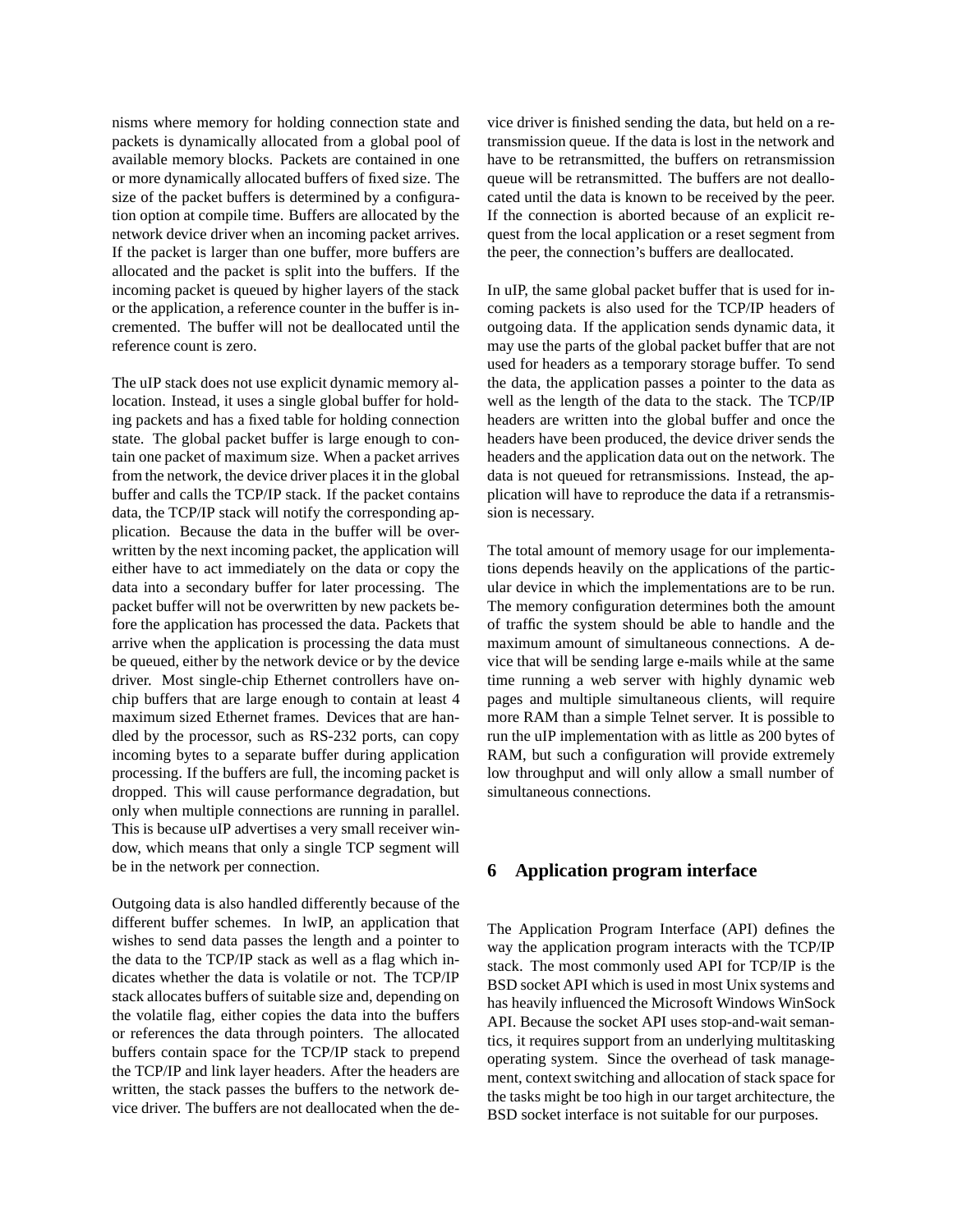Instead, we have chosen an event driven interface where the application is invoked in response to certain events. Examples of such events are data arriving on a connection, an incoming connection request, or a poll request from the stack. The event based interface fits well in the event based structure used by operating systems such as TinyOS [10]. Furthermore, because the application is able to act on incoming data and connection requests as soon as the TCP/IP stack receives the packet, low response times can be achieved even in low-end systems.

## **7 Protocol implementations**

The protocols in the TCP/IP protocol suite are designed in a layered fashion where each protocol performs a specific function and the interactions between the protocol layers are strictly defined. While the layered approach is a good way to design protocols, it is not always the best way to implement them. For the lwIP implementation, we have chosen a fully modular approach where each protocol implementation is kept fairly separate from the others. In the smaller uIP implementation, the protocol implementations are tightly coupled in order to save code space.



Figure 3: The main control loop.

#### **7.1 Main control loop**

The lwIP and uIP stacks can be run either as a task in a multitasking system, or as the main program in a singletasking system. In both cases, the main control loop (Figure 3) does two things repeatedly:

- 1. Check if a packet has arrived from the network.
- 2. Check if a periodic timeout has occurred.

If a packet has arrived, the input handler of the TCP/IP stack is invoked. The input handler function will never block, but will return at once. When it returns, the stack or the application for which the incoming packet was intended may have produced one or more reply packets which should be sent out. If so, the network device driver is called to send out these packets.

Periodic timeouts are used to drive TCP mechanisms that depend on timers, such as delayed acknowledgments, retransmissions and round-trip time estimations. When the main control loop infers that the periodic timer should fire, it invokes the timer handler of the TCP/IP stack. Because the TCP/IP stack may perform retransmissions when dealing with a timer event, the network device driver is called to send out the packets that may have been produced.

This is similar to how the BSD implementations drive the TCP/IP stack, but BSD uses software interrupts and a task scheduler to initiate input handlers and timers. In our limited system, we do not depend on such mechanisms being available.

#### **7.2 IP — Internet Protocol**

When incoming packets are processed by lwIP and uIP, the IP layer is the first protocol that examines the packet. The IP layer does a few simple checks such as if the destination IP address of the incoming packet matches any of the local IP address and verifies the IP header checksum. Since there are no IP options that are strictly required and because they are very uncommon, both lwIP and uIP drop any IP options in received packets.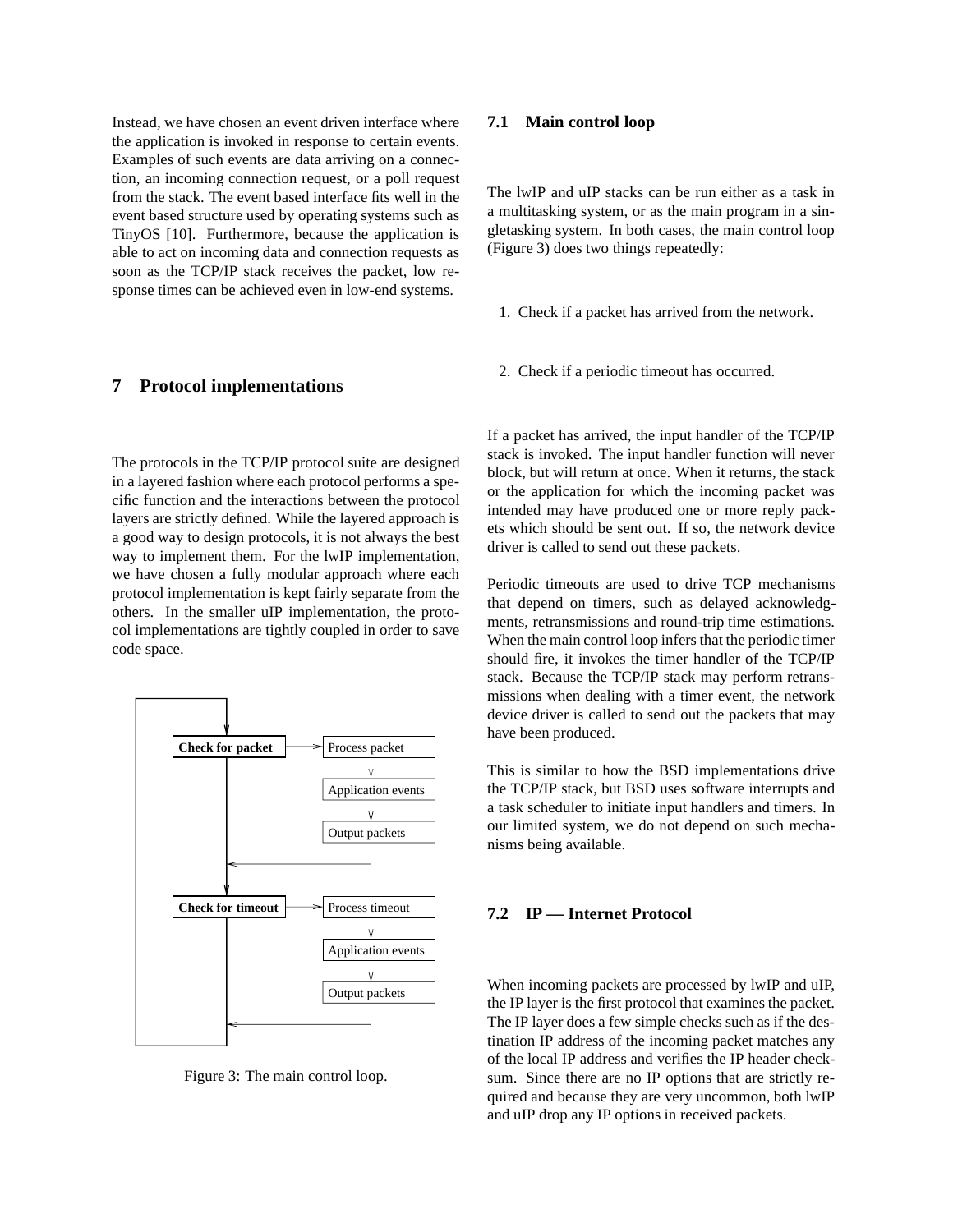#### **7.2.1 IP fragment reassembly**

In both lwIP and uIP, IP fragment reassembly is implemented using a separate buffer that holds the packet to be reassembled. An incoming fragment is copied into the right place in the buffer and a bit map is used to keep track of which fragments have been received. Because the first byte of an IP fragment is aligned on an 8-byte boundary, the bit map requires a small amount of memory. When all fragments have been reassembled, the resulting IP packet is passed to the transport layer. If all fragments have not been received within a specified time frame, the packet is dropped.

The current implementation only has a single buffer for holding packets to be reassembled, and therefore does not support simultaneous reassembly of more than one packet. Since fragmented packets are uncommon, we belive this to be a reasonable decision. Extending our implementation to support multiple buffers would be straightforward, however.

### **7.2.2 Broadcasts and multicasts**

IP has the ability to broadcast and multicast packets on the local network. Such packets are addressed to special broadcast and multicast addresses. Broadcast is used heavily in many UDP based protocols such as the Microsoft Windows file-sharing SMB protocol. Multicast is primarily used in protocols used for multimedia distribution such as RTP. TCP is a point-to-point protocol and does not use broadcast or multicast packets.

Because lwIP supports applications using UDP, it has support for both sending and receiving broadcast and multicast packets. In contrast, uIP does not have UDP support and therefore handling of such packets has not been implemented.

## **7.3 ICMP — Internet Control Message Protocol**

The ICMP protocol is used for reporting soft error conditions and for querying host parameters. Its main use is, however, the echo mechanism which is used by the ping program.

The ICMP implementations in lwIP and uIP are very simple as we have restricted them to only implement ICMP echo messages. Replies to echo messages are constructed by simply swapping the source and destination IP addresses of incoming echo requests and rewriting the ICMP header with the Echo-Reply message type. The ICMP checksum is adjusted using standard techniques [23].

Since only the ICMP echo message is implemented, there is no support for Path MTU discovery or ICMP redirect messages. Neither of these is strictly required for interoperability; they are performance enhancement mechanisms.

#### **7.4 TCP — Transmission Control Protocol**

The TCP implementations in lwIP and uIP are driven by incoming packets and timer events. IP calls TCP when a TCP packet arrives and the main control loop calls TCP periodically.

Incoming packets are parsed by TCP and if the packet contains data that is to be delivered to the application, the application is invoked by the means of a function call. If the incoming packet acknowledges previously sent data, the connection state is updated and the application is informed, allowing it to send out new data.

### **7.4.1 Listening connections**

TCP allows a connection to listen for incoming connection requests. In our implementations, a listening connection is identified by the 16-bit port number and incoming connection requests are checked against the list of listening connections. This list of listening connections is dynamic and can be altered by the applications in the system.

### **7.4.2 Sending data**

When sending data, an application will have to check the number of available bytes in the send window and adjust the number of bytes to send accordingly. The size of the send window is dictated by the memory configuration as well as the buffer space announced by the receiver of the data. If no buffer space is available, the application has to defer the send and wait until later.

Buffer space becomes available when an acknowledgment from the receiver of the data has been received.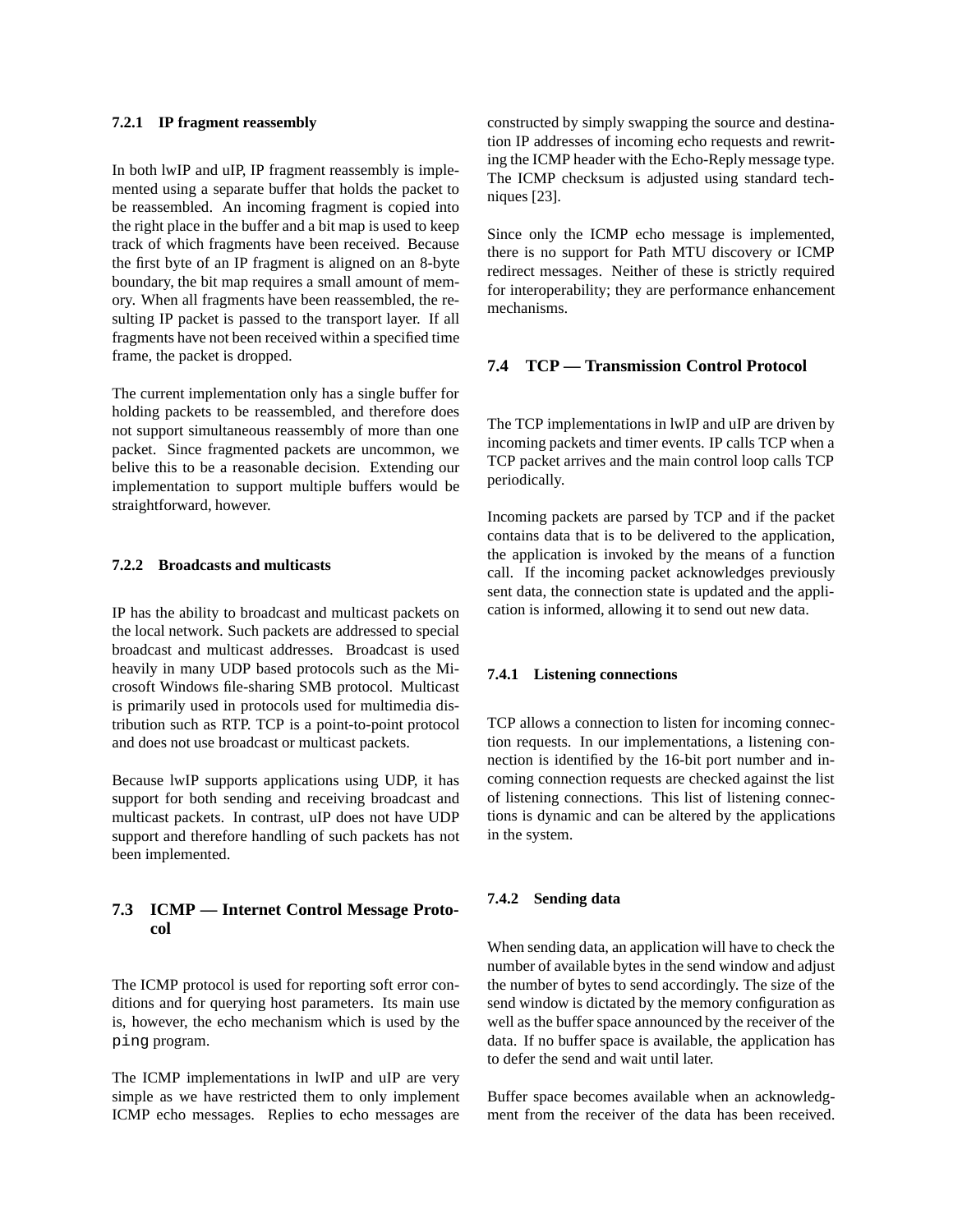The stack informs the application of this event, and the application may then repeat the sending procedure.

### **7.4.3 Sliding window**

Most TCP implementations use a sliding window mechanism for sending data. Multiple data segments are sent in succession without waiting for an acknowledgment for each segment.

The sliding window algorithm uses a lot of 32-bit operations and because 32-bit arithmetic is fairly expensive on most 8-bit CPUs, uIP does not implement it. Also, uIP does not buffer sent packets and a sliding window implementation that does not buffer sent packets will have to be supported by a complex application layer. Instead, uIP allows only a single TCP segment per connection to be unacknowledged at any given time. lwIP, on the other hand, implements TCP's sliding window mechanism using output buffer queues and therefore does not add additional complexity to the application layer.

It is important to note that even though most TCP implementations use the sliding window algorithm, it is not required by the TCP specifications. Removing the sliding window mechanism does not affect interoperability in any way.

#### **7.4.4 Round-trip time estimation**

TCP continuously estimates the current Round-Trip Time (RTT) of every active connection in order to find a suitable value for the retransmission time-out.

We have implemented the RTT estimation using TCP's periodic timer. Each time the periodic timer fires, it increments a counter for each connection that has unacknowledged data in the network. When an acknowledgment is received, the current value of the counter is used as a sample of the RTT. The sample is used together with the standard TCP RTT estimation function [13] to calculate an estimate of the RTT. Karn's algorithm [14] is used to ensure that retransmissions do not skew the estimates.

#### **7.4.5 Retransmissions**

Retransmissions are driven by the periodic TCP timer. Every time the periodic timer is invoked, the retransmission timer for each connection is decremented. If the timer reaches zero, a retransmission should be made.

The actual retransmission operation is handled differently in uIP and in lwIP. lwIP maintains two output queues: one holds segments that have not yet been sent, the other holds segments that have been sent but not yet been acknowledged by the peer. When a retransmission is required, the first segment on the queue of segments that has not been acknowledged is sent. All other segments in the queue are moved to the queue with unsent segments.

As uIP does not keep track of packet contents after they have been sent by the device driver, uIP requires that the application takes an active part in performing the retransmission. When uIP decides that a segment should be retransmitted, it calls the application with a flag set indicating that a retransmission is required. The application checks the retransmission flag and produces the same data that was previously sent. From the application's standpoint, performing a retransmission is not different from how the data originally was sent. Therefore the application can be written in such a way that the same code is used both for sending data and retransmitting data. Also, it is important to note that even though the actual retransmission operation is carried out by the application, it is the responsibility of the stack to know when the retransmission should be made. Thus the complexity of the application does not necessarily increase because it takes an active part in doing retransmissions.

#### **7.4.6 Flow control**

The purpose of TCP's flow control mechanisms is to allow communication between hosts with wildly varying memory dimensions. In each TCP segment, the sender of the segment indicates its available buffer space. A TCP sender must not send more data than the buffer space indicated by the receiver.

In our implementations, the application cannot send more data than the receiving host can buffer. Before sending data, the application checks how many bytes it is allowed to send and does not send more data than the other host can accept. If the remote host cannot accept any data at all, the stack initiates the zero window probing mechanism.

The application is responsible for controlling the size of the window size indicated in sent segments. If the application must wait or buffer data, it can explicitly close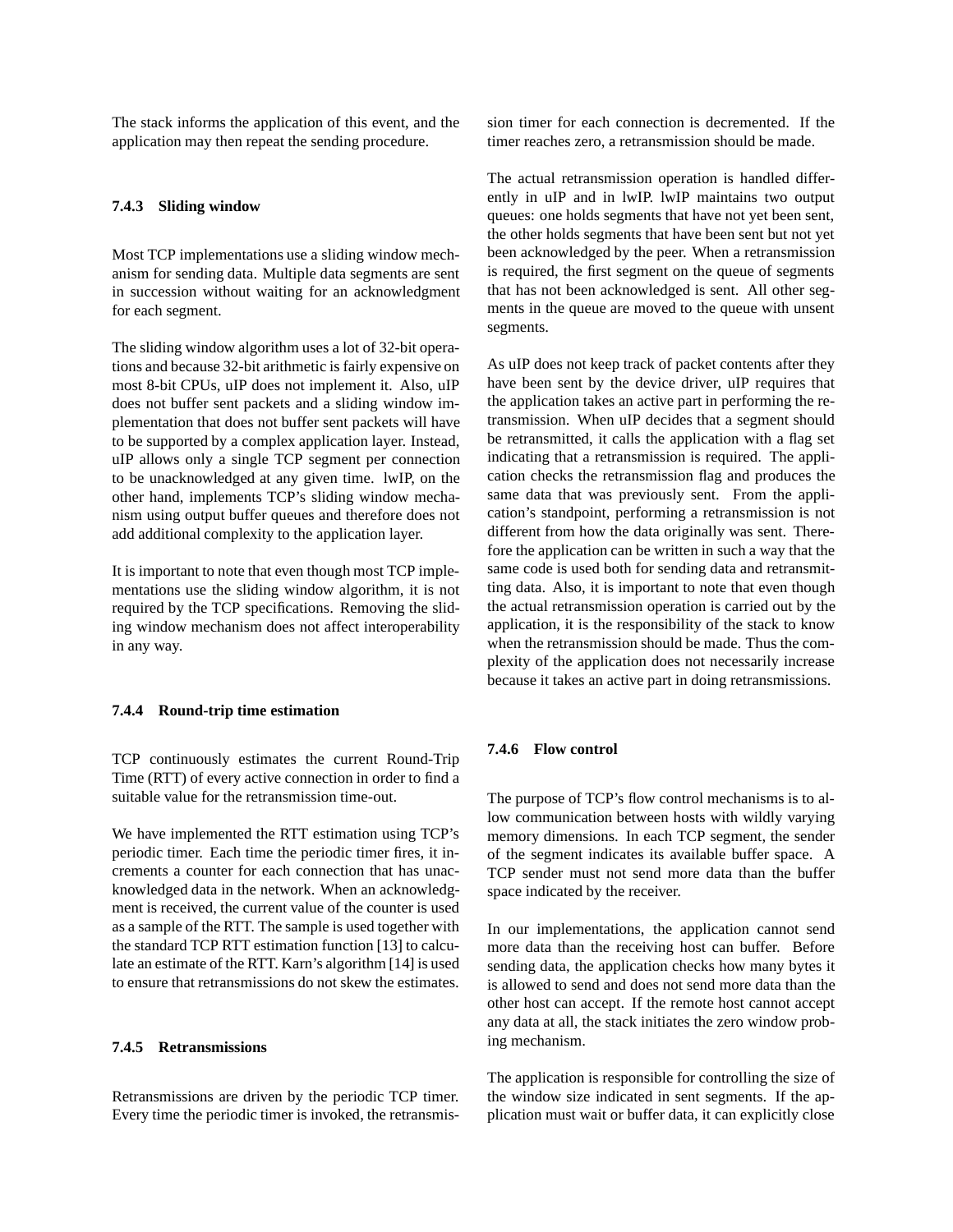the window so that the sender will not send data until the application is able to handle it.

#### **7.4.7 Congestion control**

The congestion control mechanisms limit the number of simultaneous TCP segments in the network. The algorithms used for congestion control [13] are designed to be simple to implement and require only a few lines of code.

Since uIP only handles one in-flight TCP segment per connection, the amount of simultaneous segments cannot be further limited, thus the congestion control mechanisms are not needed. lwIP has the ability to have multiple in-flight segments and therefore implements all of TCP's congestion control mechanisms.

#### **7.4.8 Urgent data**

TCP's urgent data mechanism provides an applicationto-application notification mechanism, which can be used by an application to mark parts of the data stream as being more urgent than the normal stream. It is up to the receiving application to interpret the meaning of the urgent data.

In many TCP implementations, including the BSD implementation, the urgent data feature increases the complexity of the implementation because it requires an asynchronous notification mechanism in an otherwise synchronous API. As our implementations already use an asynchronous event based API, the implementation of the urgent data feature does not lead to increased complexity.

#### **7.4.9 Connection state**

Each TCP connection requires a certain amount of state information in the embedded device. Because the state information uses RAM, we have aimed towards minimizing the amount of state needed for each connection in our implementations.

The uIP implementation, which does not use the sliding window mechanism, requires far less state information than the lwIP implementation. The sliding window implementation requires that the connection state includes several 32-bit sequence numbers, not only for keeping

track of the current sequence numbers of the connection, but also for remembering the sequence numbers of the last window updates. Furthermore, because lwIP is able to handle multiple local IP addresses, the connection state must include the local IP address. Finally, as lwIP maintains queues for outgoing segments, the memory for the queues is included in the connection state. This makes the state information needed for lwIP nearly 60 bytes larger than that of uIP which requires 30 bytes per connection.

## **8 Results**

#### **8.1 Performance limits**

In TCP/IP implementations for high-end systems, processing time is dominated by the checksum calculation loop, the operation of copying packet data and context switching [15]. Operating systems for high-end systems often have multiple protection domains for protecting kernel data from user processes and user processes from each other. Because the TCP/IP stack is run in the kernel, data has to be copied between the kernel space and the address space of the user processes and a context switch has to be performed once the data has been copied. Performance can be enhanced by combining the copy operation with the checksum calculation [19]. Because high-end systems usually have numerous active connections, packet demultiplexing is also an expensive operation [17].

A small embedded device does not have the necessary processing power to have multiple protection domains and the power to run a multitasking operating system. Therefore there is no need to copy data between the TCP/IP stack and the application program. With an event based API there is no context switch between the TCP/IP stack and the applications.

In such limited systems, the TCP/IP processing overhead is dominated by the copying of packet data from the network device to host memory, and checksum calculation. Apart from the checksum calculation and copying, the TCP processing done for an incoming packet involves only updating a few counters and flags before handing the data over to the application. Thus an estimate of the CPU overhead of our TCP/IP implementations can be obtained by calculating the amount of CPU cycles needed for the checksum calculation and copying of a maximum sized packet.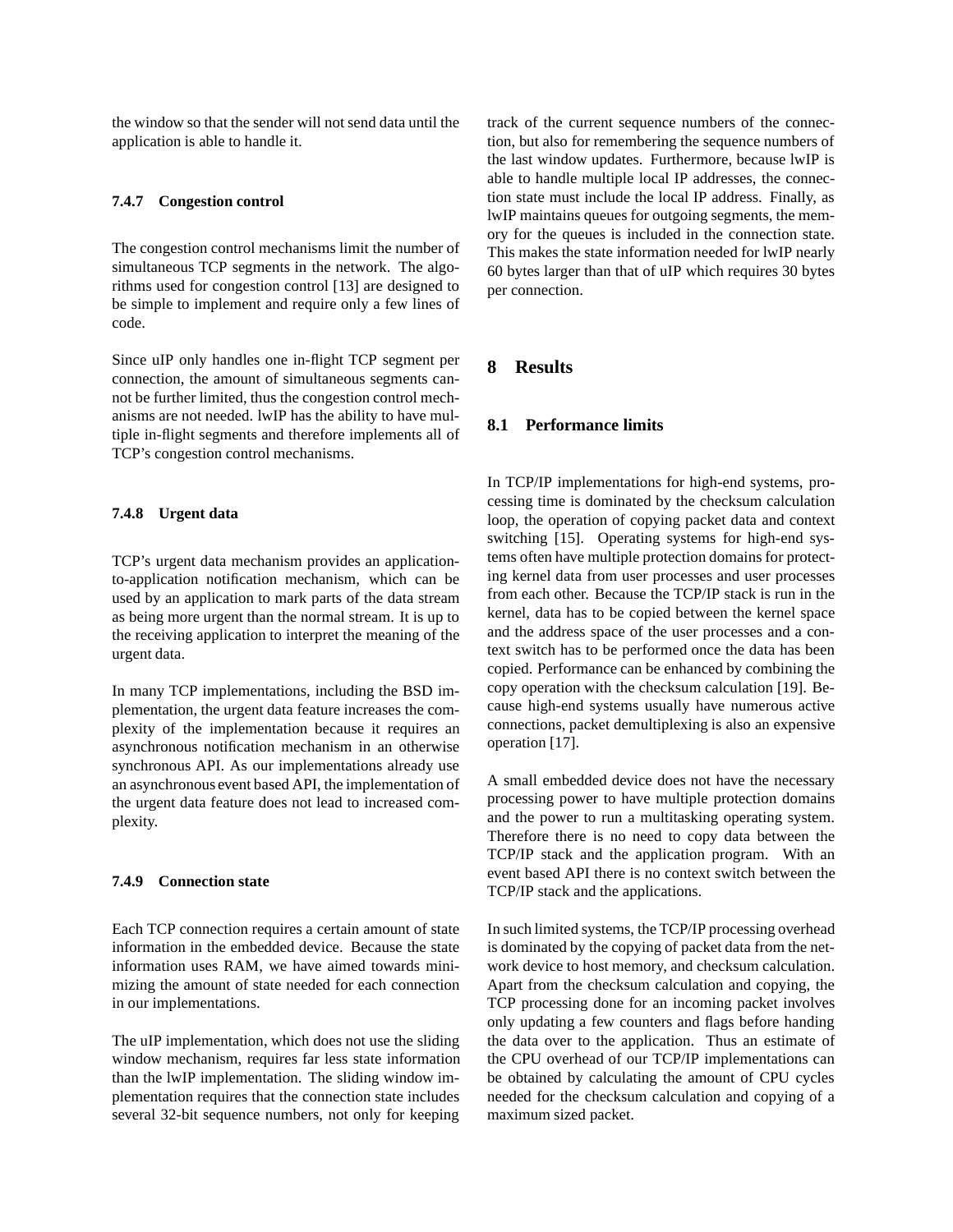#### **8.2 The impact of delayed acknowledgments**

Most TCP receivers implement the delayed acknowledgment algorithm [3] for reducing the number of pure acknowledgment packets sent. A TCP receiver using this algorithm will only send acknowledgments for every other received segment. If no segment is received within a specific time-frame, an acknowledgment is sent. The time-frame can be as high as 500 ms but typically is 200 ms.

A TCP sender such as uIP that only handles a single outstanding TCP segment will interact poorly with the delayed acknowledgment algorithm. Because the receiver only receives a single segment at a time, it will wait as much as 500 ms before an acknowledgment is sent. This means that the maximum possible throughput is severely limited by the 500 ms idle time.

Thus the maximum throughput equation when sending data from uIP will be  $p = s/(t + t_d)$  where s is the segment size and  $t_d$  is the delayed acknowledgment timeout, which typically is between 200 and 500 ms. With a segment size of 1000 bytes, a round-trip time of 40 ms and a delayed acknowledgment timeout of 200 ms, the maximum throughput will be 4166 bytes per second. With the delayed acknowledgment algorithm disabled at the receiver, the maximum throughput would be 25000 bytes per second.

It should be noted, however, that since small systems running uIP are not very likely to have large amounts of data to send, the delayed acknowledgment throughput degradation of uIP need not be very severe. Small amounts of data sent by such a system will not span more than a single TCP segment, and would therefore not be affected by the throughput degradation anyway.

The maximum throughput when uIP acts as a receiver is not affected by the delayed acknowledgment throughput degradation.

### **8.3 Measurements**

of flash ROM for code storage and 32 kilobytes of RAM. The FreeBSD host was configured to run the Dummynet delay emulator software [24] in order to facilitate controlled delays for the communication between the PC and the embedded system.

In the embedded system, a simple web server was run on top of the uIP and lwIP stacks. Using the fetch file retrieval utility, a file consisting of null bytes was downloaded ten times from the embedded system. The reported throughput was logged, and the mean throughput of the ten downloads was calculated. By redirecting file output to /dev/null, the file was immediately discarded by the FreeBSD host. The file size was 200 kilobytes for the uIP tests, and 200 megabytes for the lwIP tests. The size of the file made it impossible to keep it all in the memory of the embedded system. Instead, the file was generated by the web server as it was sent out on the network.

The total TCP/IP memory consumption in the embedded system was varied by changing the send window size. For uIP, the send window was varied between 50 bytes and the maximum possible value of 1450 bytes in steps of 50 bytes. The send window configuration translates into a total RAM usage of between 400 bytes and 3 kilobytes. The lwIP send window was varied between 500 and 11000 bytes in steps of 500 bytes, leading to a total RAM consumption of between 5 and 16 kilobytes.



Figure 4: uIP sending data with 10 ms emulated delay.

For our experiments we connected a 450 MHz Pentium III PC running FreeBSD 4.7 to an Ethernut board [16] through a dedicated 10 megabit/second Ethernet network. The Ethernut board is a commercially available embedded system equipped with a RealTek RTL8019AS Ethernet controller, an Atmel Atmega128 AVR microcontroller running at 14.7456 MHz with 128 kilobytes Figure 4 shows the mean throughput of the ten file downloads from the web server running on top of uIP, with an additional 10 ms delay created by the Dummynet delay emulator. The two curves show the measured throughput with the delayed acknowledgment algorithm disabled and enabled at the receiving FreeBSD host, respectively. The performance degradation caused by the delayed ac-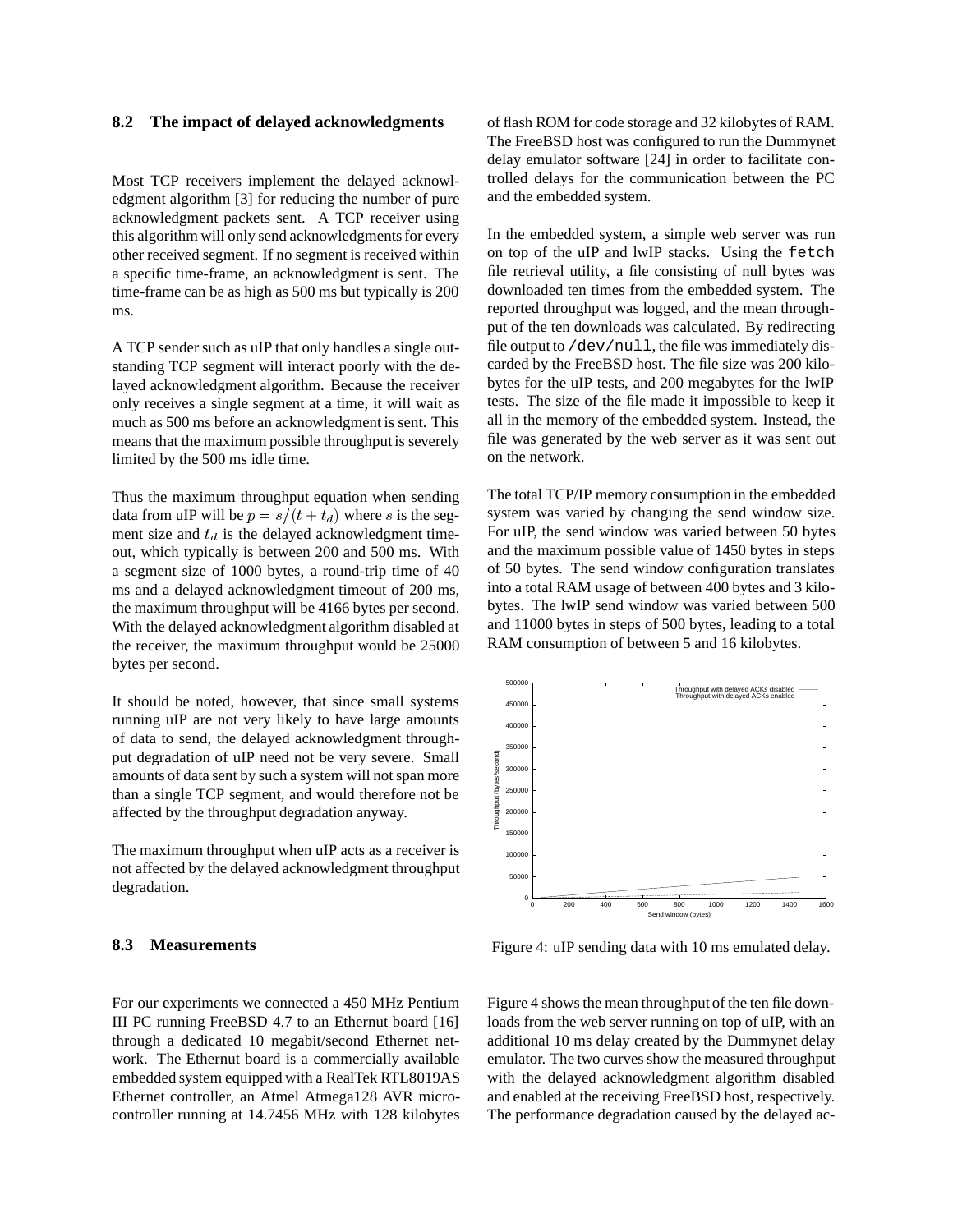

Figure 5: uIP sending data without emulated delay.



Figure 6: Round-trip time as a function of packet size.

knowledgments is evident.

Figure 5 shows the same setup, but without the 10 ms emulated delay. The lower curve, showing the throughput with delayed acknowledgments enabled, is very similar to the lower one in Figure 4. The upper curve, however, does not show the same linear relation as the previous figure, but shows an increasing throughput where the increase declines with increasing send window size. One explanation for the declining increase of throughput is that the round-trip time increases with the send window size because of the increased per-packet processing time. Figure 6 shows the round-trip time as a function of packet size. These measurements were taken using the ping program and therefore include the cost for the packet copying operation twice; once for packet input and once for packet output.

The throughput of lwIP shows slightly different char-



Figure 7: lwIP sending data with and without emulated delays.

acteristics. Figure 7 shows three measured throughput curves, without emulated delay, and with emulated delays of 10 ms and 20 ms. For all measurements, the delayed acknowledgment algorithm is enabled at the FreeBSD receiver. We see that for small send window sizes, lwIP also suffers from the delayed acknowledgment throughput degradation. With a send window larger than two maximum TCP segment sizes (3000 bytes), lwIP is able to send out two TCP segments per round-trip time and thereby avoids the delayed acknowledgments throughput degradation. Without emulated delay, the throughput quickly reaches a maximum of about 415 kilobytes per second. This limit is likely to be the processing limit of the lwIP code in the embedded system and therefore is the maximum possible throughput for lwIP in this particular system.

The maximum throughput with emulated delays is lower than without delay emulation, and the similarity of the two curves suggests that the throughput degradation could be caused by interaction with the Dummynet software.

#### **8.4 Code size**

The code was compiled for the 32-bit Intel x86 and the 8-bit Atmel AVR platforms using gcc [28] versions 2.95.3 and 3.3 respectively, with code size optimization turned on. The resulting size of the compiled code can be seen in Tables 2 to 5. Even though both implementations support ARP and SLIP and lwIP includes UDP, only the protocols discussed in this paper are presented. Because the protocol implementations in uIP are tightly coupled, the individual sizes of the implementations are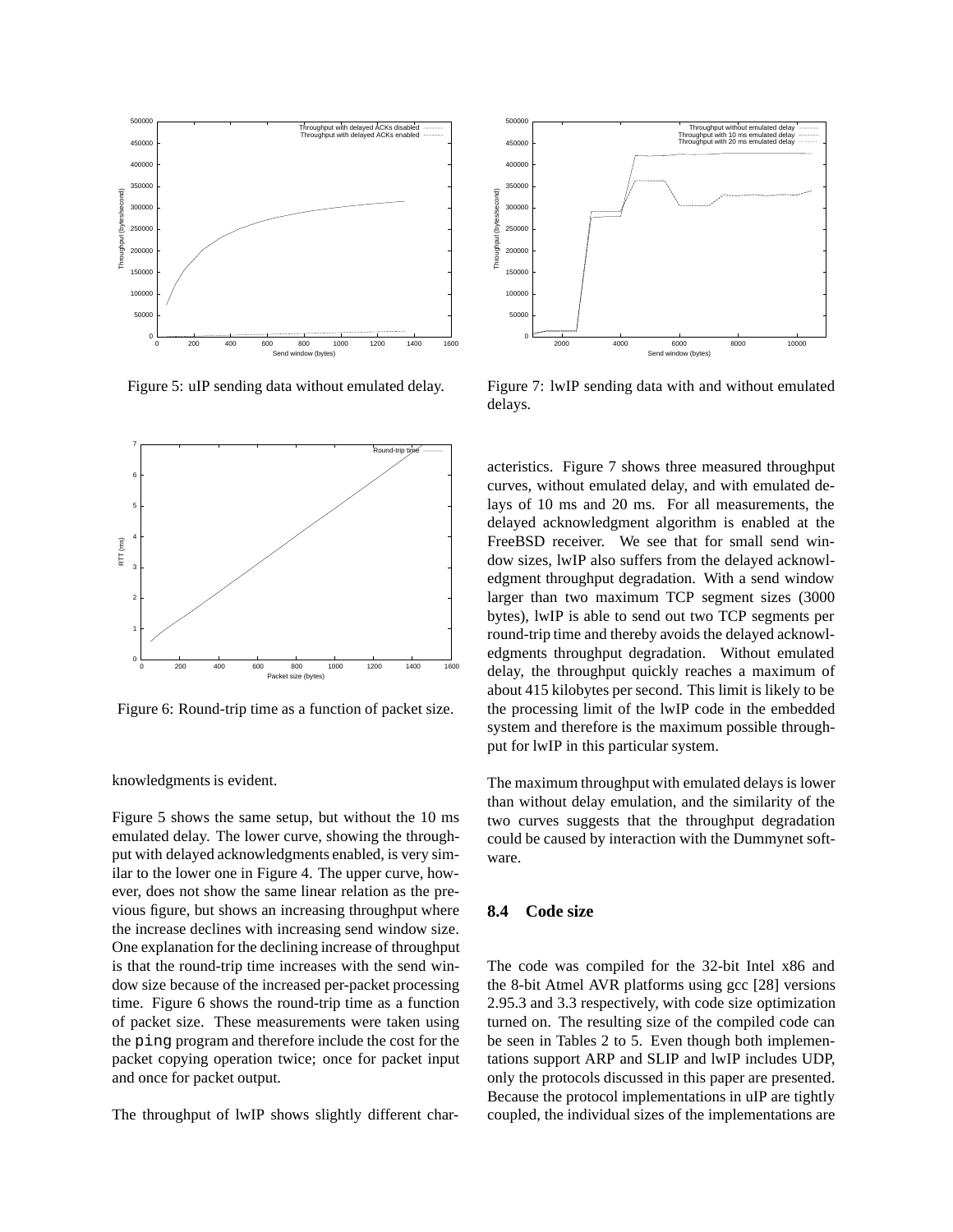Table 2: Code size for uIP (x86)

| <b>Function</b>  | Code size (bytes) $\blacksquare$ |
|------------------|----------------------------------|
| Checksumming     | 464                              |
| IP, ICMP and TCP | 4724                             |
| Total            | 5188                             |

| Table 3: Code size for uIP (AVR) |  |  |  |  |  |  |
|----------------------------------|--|--|--|--|--|--|
|----------------------------------|--|--|--|--|--|--|

| Function         | Code size (bytes) |
|------------------|-------------------|
| Checksumming     | 712               |
| IP, ICMP and TCP | 4452              |
| Total            | 5164              |

not reported.

There are several reasons for the dramatic difference in code size between lwIP and uIP. In order to support the more complex and configurable TCP implementation, lwIP has significantly more complex buffer and memory management than uIP. Since lwIP can handle packets that span several buffers, the checksum calculation functions in lwIP are more complex than those in uIP. The support for dynamically changing network interfaces in lwIP also contributes to the size increase of the IP layer because the IP layer has to manage multiple local IP addresses. The IP layer in lwIP is further made larger by the fact that lwIP has support for UDP, which requires that the IP layer is able handle broadcast and multicast packets. Likewise, the ICMP implementation in lwIP has support for UDP error messages which have not been implemented in uIP.

The TCP implementation is lwIP is nearly twice as large as the full IP, ICMP and TCP implementation in uIP. The main reason for this is that lwIP implements the sliding window mechanism which requires a large amount of buffer and queue management functionality that is not required in uIP.

The different memory and buffer management schemes used by lwIP and uIP have implications on code size, mainly in 8-bit systems. Because uIP uses a global buffer for all incoming packets, the absolute memory addresses of the protocol header fields are known at compile time. Using this information, the compiler is able to generate code that uses absolute addressing, which on many 8-bit processors requires less code than indirect addressing.

Is it interesting to note that the size of the compiled lwIP

Table 4: Code size for lwIP (x86)

| Function           | Code size (bytes) |
|--------------------|-------------------|
| Memory management  | 2512              |
| Checksumming       | 504               |
| Network interfaces | 364               |
| ΙP                 | 1624              |
| <b>ICMP</b>        | 392               |
| <b>TCP</b>         | 9192              |
| Total              | 14588             |

| Table 5: Code size for lwIP (AVR) |  |  |  |  |  |  |
|-----------------------------------|--|--|--|--|--|--|
|-----------------------------------|--|--|--|--|--|--|

| Function           | Code size (bytes) |
|--------------------|-------------------|
| Memory management  | 3142              |
| Checksumming       | 1116              |
| Network interfaces | 458               |
| ΙP                 | 2216              |
| <b>ICMP</b>        | 594               |
| <b>TCP</b>         | 14230             |
| <b>Total</b>       | 21756             |

code is larger on the AVR than on the x86, while the uIP code is of about the same size on the two platforms. The main reason for this is that lwIP uses 32-bit arithmetic to a much larger degree than uIP and each 32-bit operation is compiled into a large number of machine code instructions.

## **9 Future work**

*Prioritized connections.* It is advantageous to be able to prioritize certain connections such as Telnet connections for manual configuration of the device. Even in a system that is under heavy load from numerous clients, it should be possible to remotely control and configure the device. In order to do provide this, different connection types could be given different priority. For efficiency, such differentiation should be done as far down in the system as possible, preferably in the device driver.

*Security aspects.* When connecting systems to a network, or even to the global Internet, the security of the system is very important. Identifying levels of security and mechanisms for implementing security for embedded devices is crucial for connecting systems to the global Internet.

*Address auto-configuration.* If hundreds or even thou-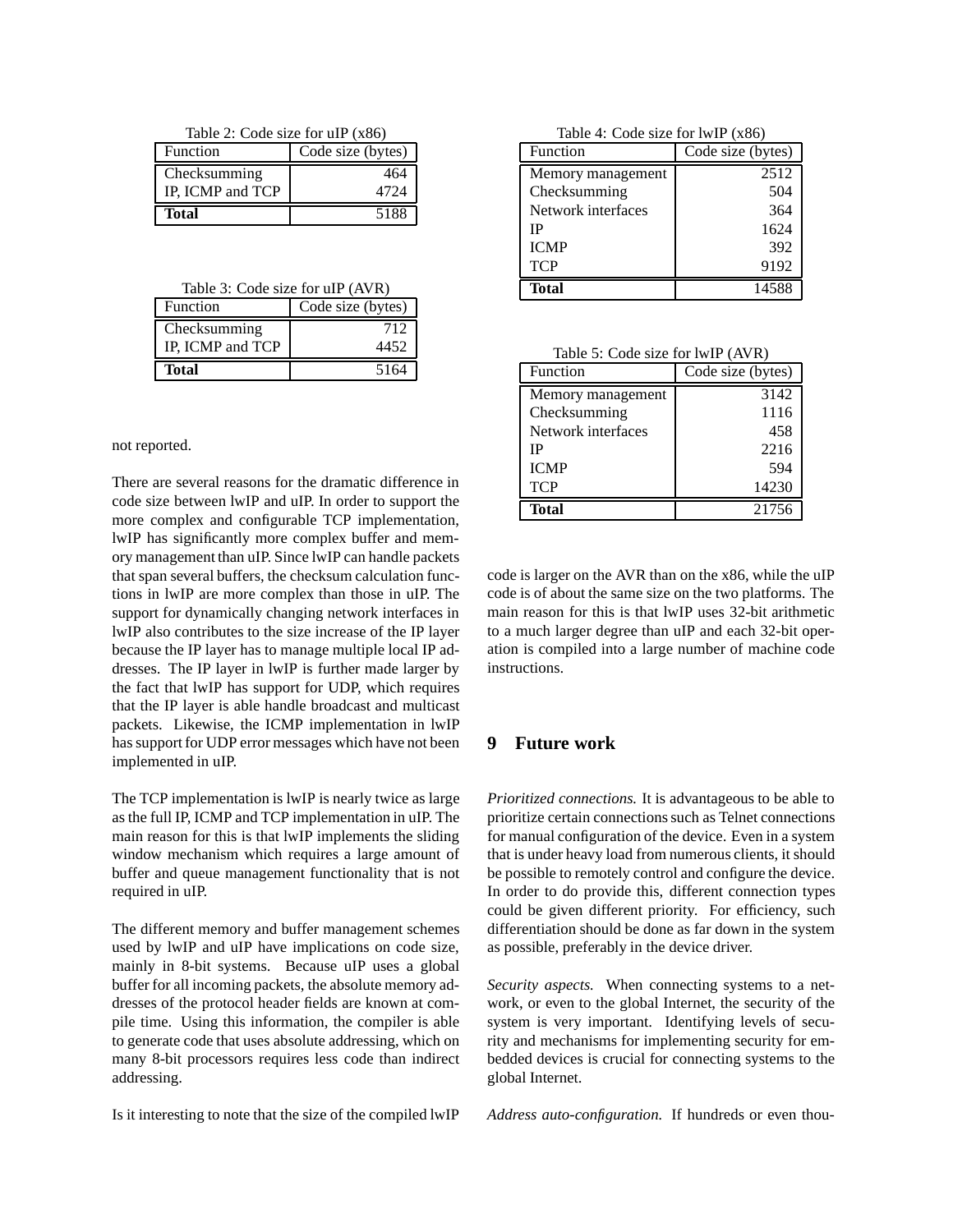sands of small embedded devices should be deployed, auto-configuration of IP addresses is advantageous. Such mechanisms already exist in IPv6, the next version of the Internet Protocol, and are currently being standardized for IPv4.

*Improving throughput.* The throughput degradation problem caused by the poor interaction with the delayed acknowledgment algorithm should be fixed. By increasing the maximum number of in-flight segments from one to two, the problem will not appear. When increasing the amount of in-flight segments, congestion control mechanisms will have to be employed. Those mechanisms are trivial, however, when the upper limit is two simultaneous segments.

*Performance enhancing proxy.* It might be possible to increase the performance of communication with the embedded devices through the use of a proxy situated near the devices. Such a proxy would have more memory than the devices and could assume responsibility for buffering data.

#### **10 Summary and conclusions**

We have shown that it is possible to fit a full scale TCP/IP implementation well within the limits of an 8-bit microcontroller, but that the throughput of such a small implementation will suffer. We have not removed any TCP/IP mechanisms in our implementations, but have full support for reassembly of IP fragments and urgent TCP data. Instead, we have minimized the interface between the TCP/IP stack and the application.

The maximum achievable throughput for our implementations is determined by the send window size that the TCP/IP stack has been configured to use. When sending data with uIP, the delayed ACK mechanism at the receiver lowers the maximum achievable throughput considerably. In many situations however, a limited system running uIP will not produce so much data that this will cause problems. lwIP is not affected by the delayed ACK throughput degradation when using a large enough send window.

## **11 Acknowledgments**

Many thanks go to Martin Nilsson, who has provided encouragement and been a source of inspiration throughout the preparation of this paper. Thanks also go to Deborah Wallach for comments and suggestions, the anonymous reviewers whose comments were highly appreciated, and to all who have contributed bugfixes, patches and suggestions to the lwIP and uIP implementations.

### **References**

- [1] J. Bentham. *TCP/IP Lean: Web servers for embedded systems*. CMP Books, October 2000.
- [2] R. Braden. Requirements for internet hosts communication layers. RFC 1122, Internet Engineering Task Force, October 1989.
- [3] D. D. Clark. Window and acknowledgement strategy in TCP. RFC 813, Internet Engineering Task Force, July 1982.
- [4] G. H. Cooper. TinyTCP. Web page. 2002-10-14. **URL:** *http://www.csonline.net/bpaddock/tinytcp/*
- [5] Atmel Corporation. Embedded web server. AVR 460, January 2001. Avalible from www.atmel.com.
- [6] A. Dannenberg. MSP430 internet connectivity. SLAA 137, November 2001. Avalible from www.ti.com.
- [7] A. Dunkels. lwIP a lightweight TCP/IP stack. Web page. 2002-10-14. **URL:** *http://www.sics.se/˜adam/lwip/*
- [8] A. Dunkels. uIP a TCP/IP stack for 8- and 16-bit microcontrollers. Web page. 2002-10-14. **URL:** *http://dunkels.com/adam/uip/*
- [9] S. Floyd and K. Fall. Promoting the use of end-toend congestion control in the internet. *IEEE/ACM Transactions on Networking*, August 1999.
- [10] J. Hill, R. Szewczyk, A. Woo, S. Hollar, D. Culler, and K. Pister. System architecture directions for networked sensors. In *Proceedings of the 9th International Conference on Architectural Support for Programming Languages and Operating Systems*, November 2000.
- [11] InterNiche Technologies Inc. NicheStack portable TCP/IP stack. Web page. 2002-10-14. **URL:** *http://www.iniche.com/products/tcpip.htm*